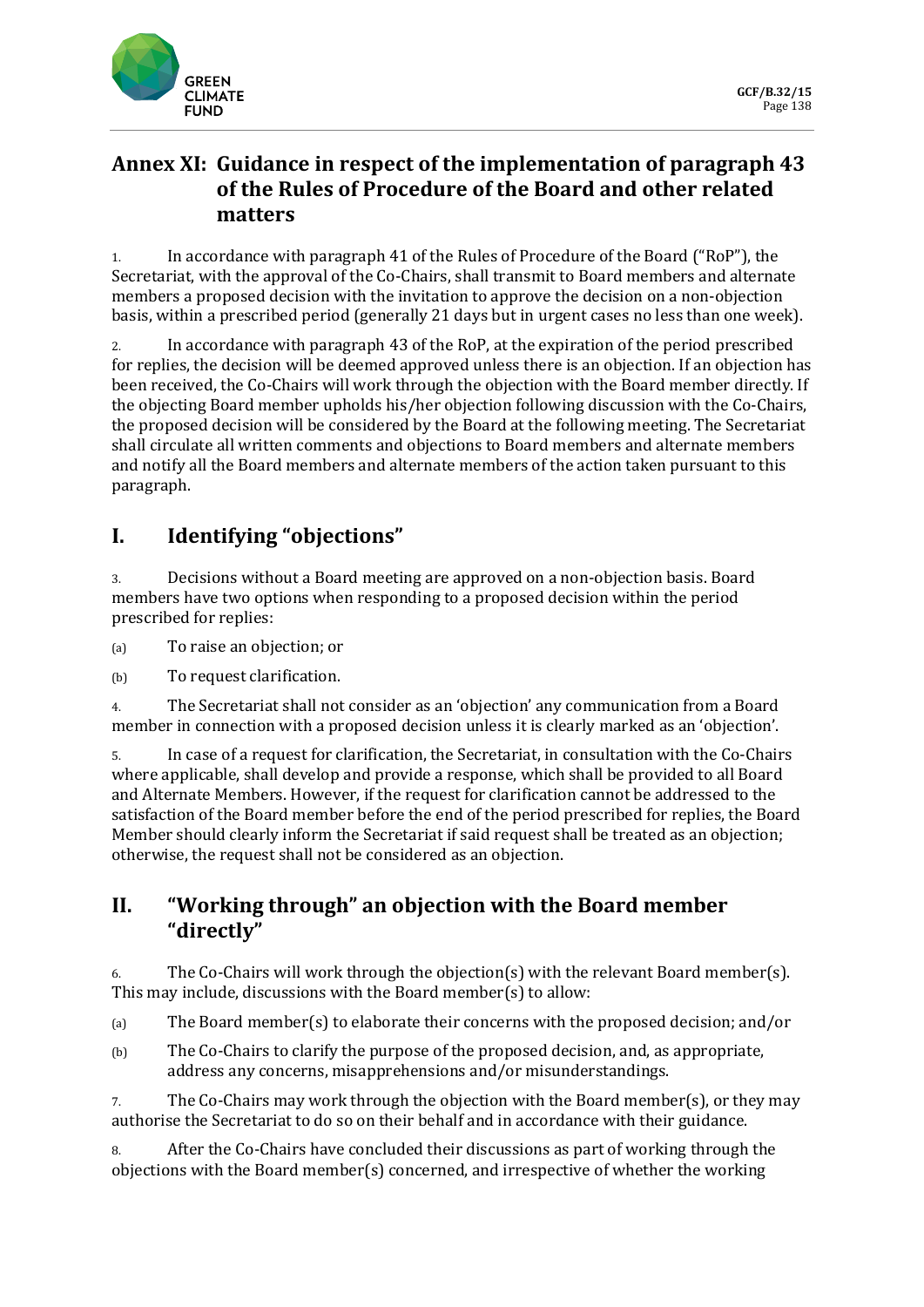

through process has been concluded before or after the end of the prescribed period, the following scenarios may arise:

- (a) The Board member(s) lift(s) their objection(s), in which case the proposed decision shall be deemed approved on the later of (i) the end of the period prescribed for replies, and (ii) the date on which the objection(s) is/are lifted, subject to the exceptions in paragraph 12 below in respect of objections which are lifted after the end of the period prescribed for replies;
- (b) The Board member(s) uphold(s) their objection(s), in which case the proposed decision will be considered by the Board at its next meeting; or
- $(c)$  The Board member(s) suggest(s) amendment(s) to the proposed decision, in which case the Co-Chairs may decide that the suggested amendments merit discussion in a Board meeting, in which case the objection shall be deemed upheld and the proposed decision will be considered by the Board at its following meeting.

9. It shall be for the Co-Chairs, acting jointly and in good faith, to determine when an objection has been worked through and/or when no further consultations would result in the objection being lifted.

10. Decisions proposed for a decision without a Board meeting shall not be considered approved during the period in which the Co-Chairs are working through the objection with the Board member(s) concerned, even if such period extends beyond the expiry of the prescribed period.

11. The Co-Chairs will provide a written report to the Board detailing their discussions with the objecting Board member(s). The Secretariat shall circulate all written comments and objections to Board members and alternate members and notify all the Board members and alternate members of the action taken as outlined in the Co-Chairs written report.

### **III. Consequence of lifting an objection after the prescribed period**

12. If an objection is lifted after the prescribed period has expired (and no other objections remain in place), then the relevant decision proposed for approval shall be deemed approved unless:

- (a) The relevant Board member lifted the objection on the basis that a new decision which addresses or resolves the original objection will be proposed by the Co-Chairs to the Board, in accordance with paragraph 41 of the Rules of Procedure, in which case, such new decision shall be proposed promptly for approval; or
- (b) The originally proposed decision, if approved on the date on which the objection is lifted, would
	- (i) Adversely affect third parties in a way which it would not have done had it been approved at the end of the prescribed period for replies;
	- (ii) No longer be appropriate in light of facts which have come to light, or events which have occurred, in the period between the expiration of the prescribed period for replies and the date on which the objection is lifted; or
	- (iii) Reinstate or otherwise reapprove a funding approval which by such date has lapsed.

13. If any of paragraphs 12(b)(i) to 12(b)(iii) above apply, the Co-Chairs shall determine, taking into account all relevant facts and circumstances, whether a new decision should be